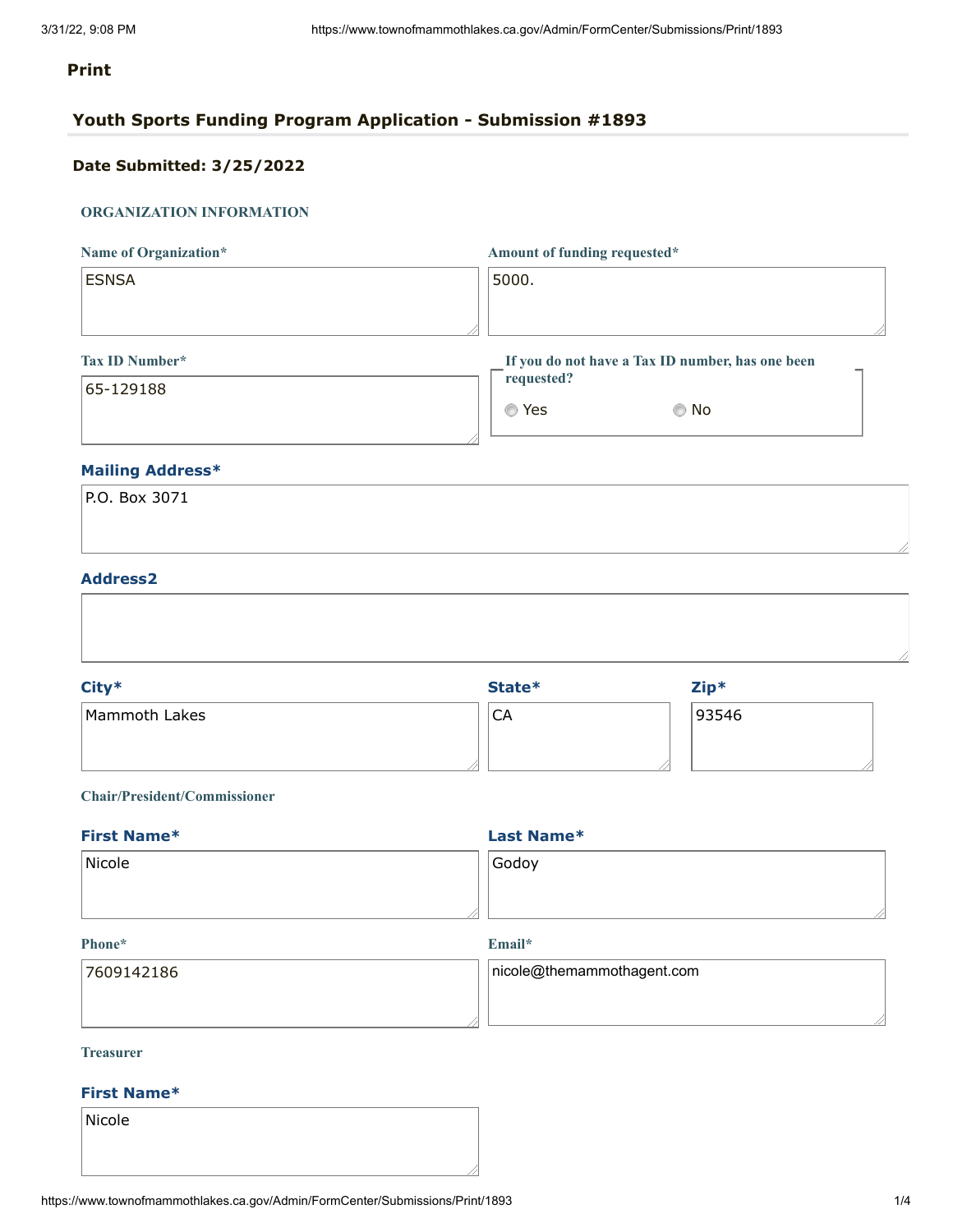#### **Last Name\***

| Godov |
|-------|
|-------|

**Phone\***

#### **Email\***

| 7609142186 | $\alpha$ chris.j.thompson@cox.net |
|------------|-----------------------------------|
|            |                                   |
|            |                                   |

#### **Purpose of organization\***

Eastern Sierra Nordic Ski Association is committed to building a stronger community through cross country skiing. We support local skiers by providing: financial assistance for equipment rentals, financial scholarships for travel and participation fees, training and race wax, uniforms, tools, coaching. Currently there are approximately 145 youth skiers participating in Gliders (after school cross country ski program), Avalanche (weekend youth ski sessions), Mammoth Middle School Team, Mammoth High School Team, and Mammoth youth Competition Team. ESNSA's purpose is to provide an opportunity for local youth of all abilities to experience cross country skiing and enjoy the outdoors in which we live

# **FUNDING INFORMATION**

#### **Amount of funding request\***

5000.00

**Budget Information Worksheet\*** ESNSA\_PandL.pdf

# **Youth Sports Funding Budget Information Worksheet** 2021 Budget [Information](https://www.townofmammothlakes.ca.gov/DocumentCenter/View/11932/2021-Youth-Sports-Funding-Budget-Information-Template) Worksheet

Please download, fill in, save, and upload the provided budget information worksheet.

#### **Please describe, in itemized detail, how the funds received in 2021 were spent:\***

In 2021 we were awarded \$2950. Of this total the majority (\$1700) was used to update and expand our summer and fall dryland training equipment (roller skis and poles and high visibility shirts). The balance (\$1250.) was used to provide partial athlete grant to defray expenses for five athletes who qualified for US Junior National Championships.

### **How many scholarships were awarded by your organization in 2021?**

5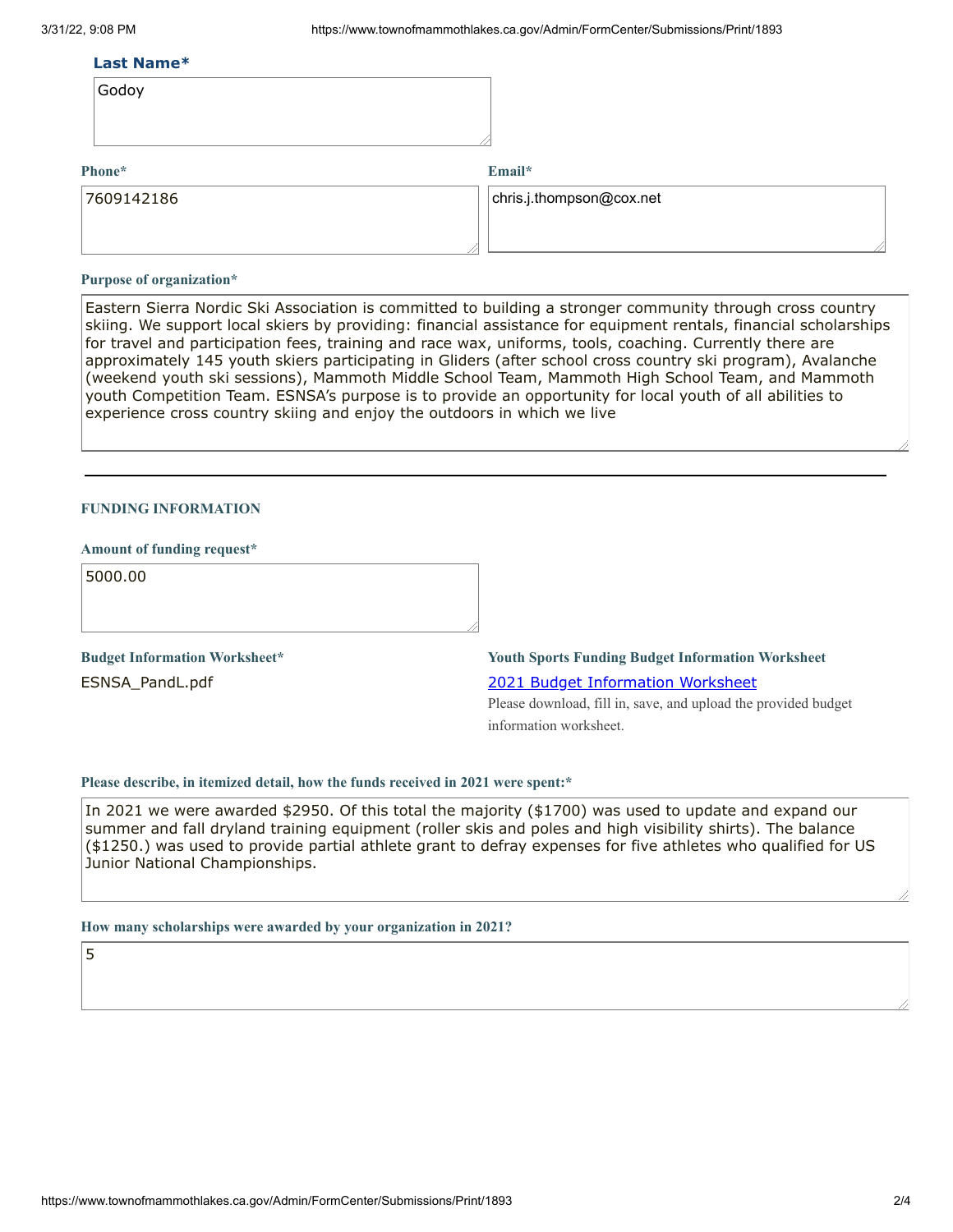#### **Please describe how the requested funding for 2022 will be used:\***

Our program keeps expanding, in 2021 was to be the largest youth program we have offered in many years, and 2022 looks to be even larger. Last year we used Youth Sports funds to purchase additional roller ski equipment, and this year we would like to continue to replace aging roller skis with newer, safer equipment. This 'off-season' training is where the largest gains are made in terms of fitness and technique to be applied by these young athletes in their pursuit of qualifying for (and excelling at) the Western US Championships and Junior Nationals. This funding will be critical in allowing us to offer a high quality and safe training environment for local youths.

#### **What other sources have you pursued to obtain funding?\***

Unfortunately, ESNSA made the executive decision to forgo the Mammoth Winter Biathlon at Panorama Dome, because of Covid restrictions and volunteers. It was our largest fundraiser. However we have gained income form the Tamarack ski races Additional funds are raised by volunteering at local events such as the Mammoth Half-Marathon and the Fall Century ride. We have also recently signed up for the Adopt-A-Highway program and garnered the Smokey Bear flats section of the 395. Mammoth Mountain Community Foundation did a nice donation to our team Van fundraiser. Individual philanthropists were also very generous to our organization in 2021. Youth Sports grant funds were of the few reliable sources of support last and we hope TOML will see fit to continue that support in 2022.

**Please upload any documents that will assist in establishing the funding history of the organization:**

| <b>Funding History Documents</b>                                                | <b>Funding History Documents</b>                                                                 |
|---------------------------------------------------------------------------------|--------------------------------------------------------------------------------------------------|
| Choose File   No file chosen                                                    | Choose File   No file chosen                                                                     |
| <b>Funding History Documents</b>                                                | <b>Funding History Documents</b>                                                                 |
| Choose File   No file chosen                                                    | Choose File   No file chosen                                                                     |
| Do you have a Facility Use Agreement with the Town of<br><b>Mammoth Lakes?*</b> | Are any Town/County resources (e.g., parks, fields, or<br>facilities) used by the organization?* |
| ◉ Yes<br>© No                                                                   | ◉ Yes<br>© No                                                                                    |

If yes, indicate the nature of the usage, the estimated number of participant hours, and any expenses incurred by your **organization for the prep and maintenance of the facility used by your organization.**

Yes, Shady Rest Park, Whitmore Track are used by the teams for dry land training. Hours per year varies, typically 4-5 hours per week in the summer/fall. We also use biathlon rifles and other equipment from the Measure R pool of equipment for our biathlon event.

### **PROGRAM INFORMATION**

**Duration of the program's season (days per year):\***

Approximately 225 days a year for the comp team kids that train year-round. For those that only participate in the winter, the number could range from 30-60+ days or 3 days a week as the season permits.

**Number of registered youth participants in 2021\***

Average of 128 kids in all youth programs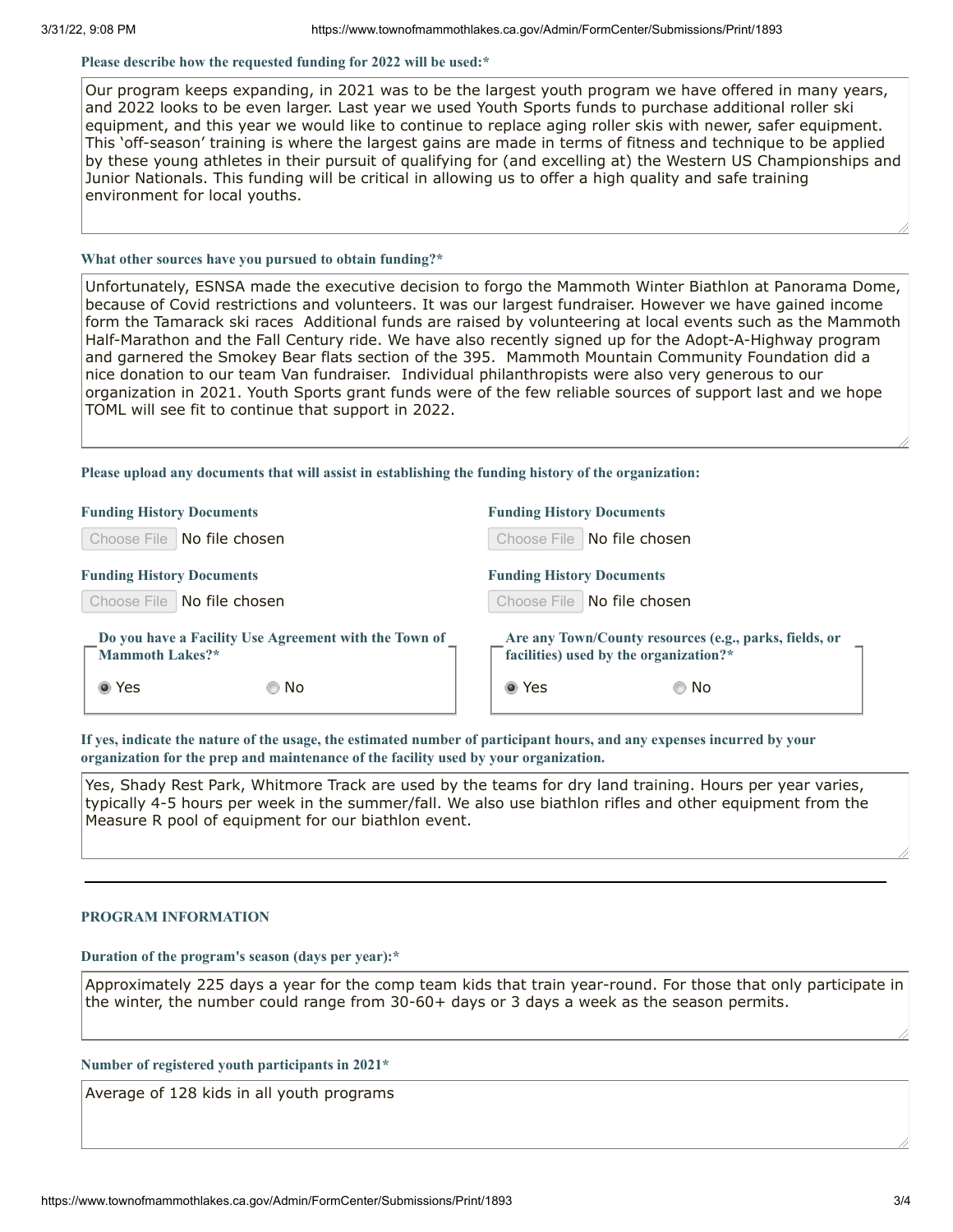#### **Number of Mono County full-time residents:\***

100%

#### Number of adult volunteer hours involved with the program (specific program set up, maintenance, etc. - provide details):\*

Parents, ESNSA board members, coaches, community members and athletes all work together to volunteer for various races, e.g., High & Middle School races, Tannenbaum Classic and other community cross country ski races. We help with registration, social media and communications, making posters and banners for events, race sign-ups, event setup, timing, course marshaling, course setup and break down. Many also help with the Mammoth ½ Marathon, in which the junior cross country ski teams worked an aid station (hopefully will get to volunteer this year!). Our volunteers also help with friends of Inyo trail days (clearing debris and rebuilding hiking trails). Volunteers assist our youth teams on town cleanup days. We also help staff an aid station for the Fall Century Ride. We were particularly gratified this year to see our high school-aged Nordic athletes come out in full force and help with the Town Halloween event at the ice skating rink. We just signed up for cleaning a section of the 395 through the Adopt-A-Hwy program at Smokey Bear flats with CalTrans. With the many activities and so many individual volunteers it is difficult to state a hard number, but we estimate the total to be in the order of 1000+ volunteer hours

What type of measures or procedures do you take to promote good sportsmanship among the players, coaches, and parents? Are there policies in place to discourage abusive behavior and language towards participants, coaches, and officials?\*

Nordic Skiing definitely promotes great sportsmanship amongst coaches, parents, and youth skiers. If you have been to a Nordic race, you know that parents, coaches, and fellow competitors, all cheer each other no matter what team they are representing. The best races are usually when a child does their personal best, which doesn't mean just first, second, or third place. If this means just finishing a race strong, then that young skier is successful. Cross country skiing is a difficult sport and everyone has an appreciation and respect for the effort it takes to successfully complete a race. You can feel the positive energy of the crowd. The teams have had many compliments at away races by other parents on sportsmanship of our athletes. It is also a given part of the sport, from youth races to the Olympics, that if a racer has an equipment failure, e.g., broken pole, that a replacement will be offered by coaches or bystanders, regardless of affiliation. Many of these youth skiers become lifelong friends and keep in touch as they grow older. Some even return and volunteer or coach. This may be anecdotal, but there seems to be strong correlation between cross country skiers and strong academic achievement. It is an all-around positive influence on our local youth.

**Outside of your program, what type of community programs or projects does your organization participate in?**

Mammoth Biathlon, Town of Mammoth Lakes Clean-up Days, Mammoth ½ Marathon Aid Station, Mammoth Century Ride Aid Station, Mammoth Mountain Community Foundation Invitational, Friends of Inyo Trail Cleanup, CalTrans Highway CleanUp programand this year hope to participate (Roller Ski) in 4th of July Parade!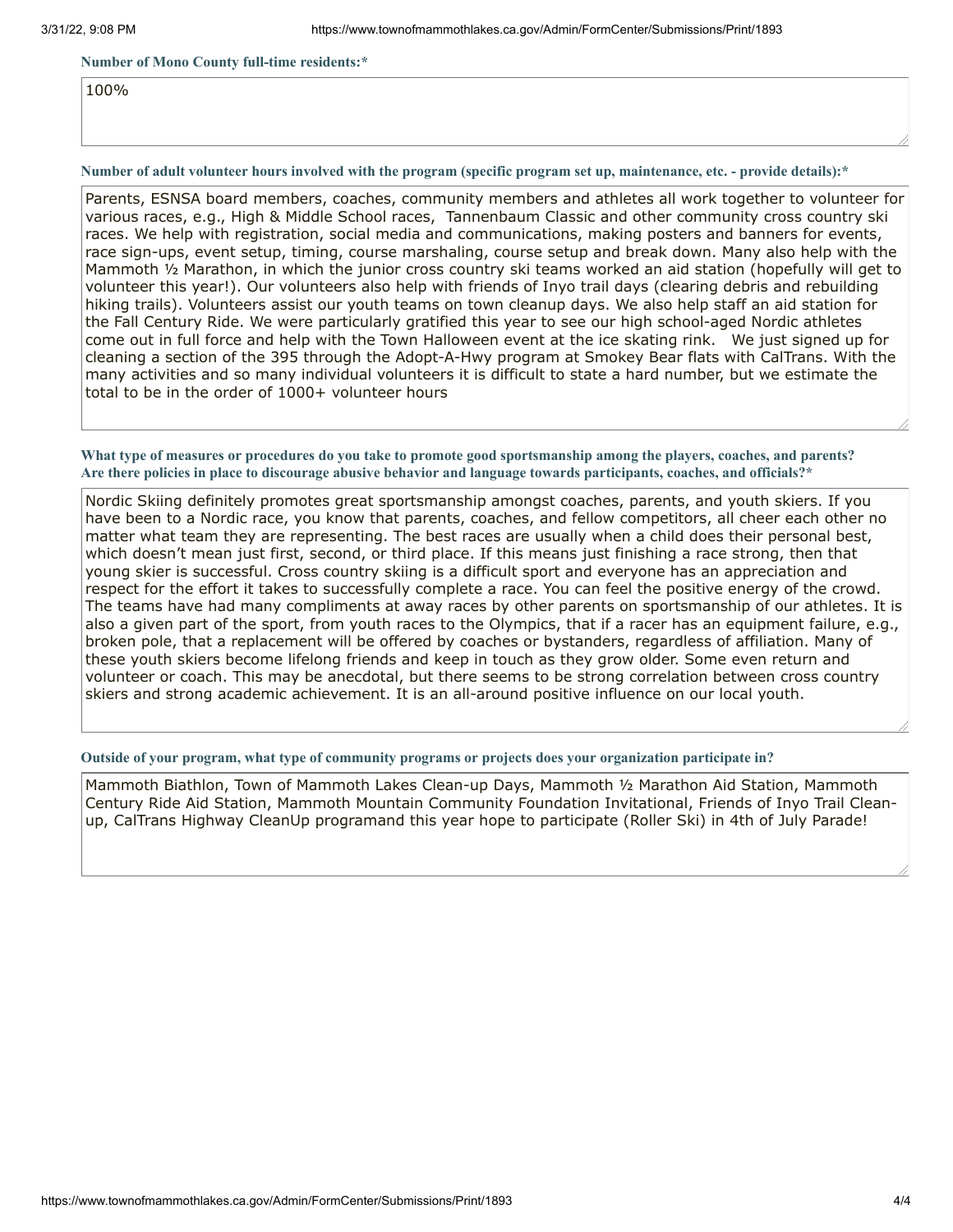# Eastern Sierra Nordic Ski Association



Profit and Loss October 2020 - September 2021

|                                      | <b>TOTAL</b> |
|--------------------------------------|--------------|
| Income                               |              |
| Donations                            | 3,241.65     |
| Skiathon                             | 7,219.49     |
| Van Donations                        | 6,000.00     |
| <b>Total Donations</b>               | 16,461.14    |
| Grants                               | 6,919.00     |
| Memberships                          | 3,985.83     |
| Race Entry Income                    | 865.00       |
| Sponsorship                          | 250.00       |
| Team Travel Reimbursement Income     | 12,660.65    |
| <b>Training Income</b>               |              |
| <b>Masters Training Income</b>       | 875.00       |
| <b>Team Training Income</b>          |              |
| <b>Fall Training</b>                 | 9,925.00     |
| <b>Summer Training</b>               | 17,618.00    |
| <b>Total Team Training Income</b>    | 27,543.00    |
| <b>Total Training Income</b>         | 28,418.00    |
| Uniform Income                       | 2,382.00     |
| <b>Total Income</b>                  | \$71,941.62  |
| <b>GROSS PROFIT</b>                  | \$71,941.62  |
| Expenses                             |              |
| Athlete Sponsorship                  | 500.00       |
| <b>Bank Service Charges</b>          | 140.00       |
| Biathlon                             | 383.09       |
| <b>Business Licenses and Permits</b> | $-250.00$    |
| Dues and Subscriptions               | 1,155.98     |
| Insurance Expense                    | 613.00       |
| Internet Expense                     | 261.05       |
| <b>Masters Coaching</b>              | 612.00       |
| Miscellaneous                        | 230.00       |
| Nordic Supplies/Equipment            | 5,289.61     |
| <b>Office Supplies</b>               | 225.24       |
| Postage and Delivery                 | 116.15       |